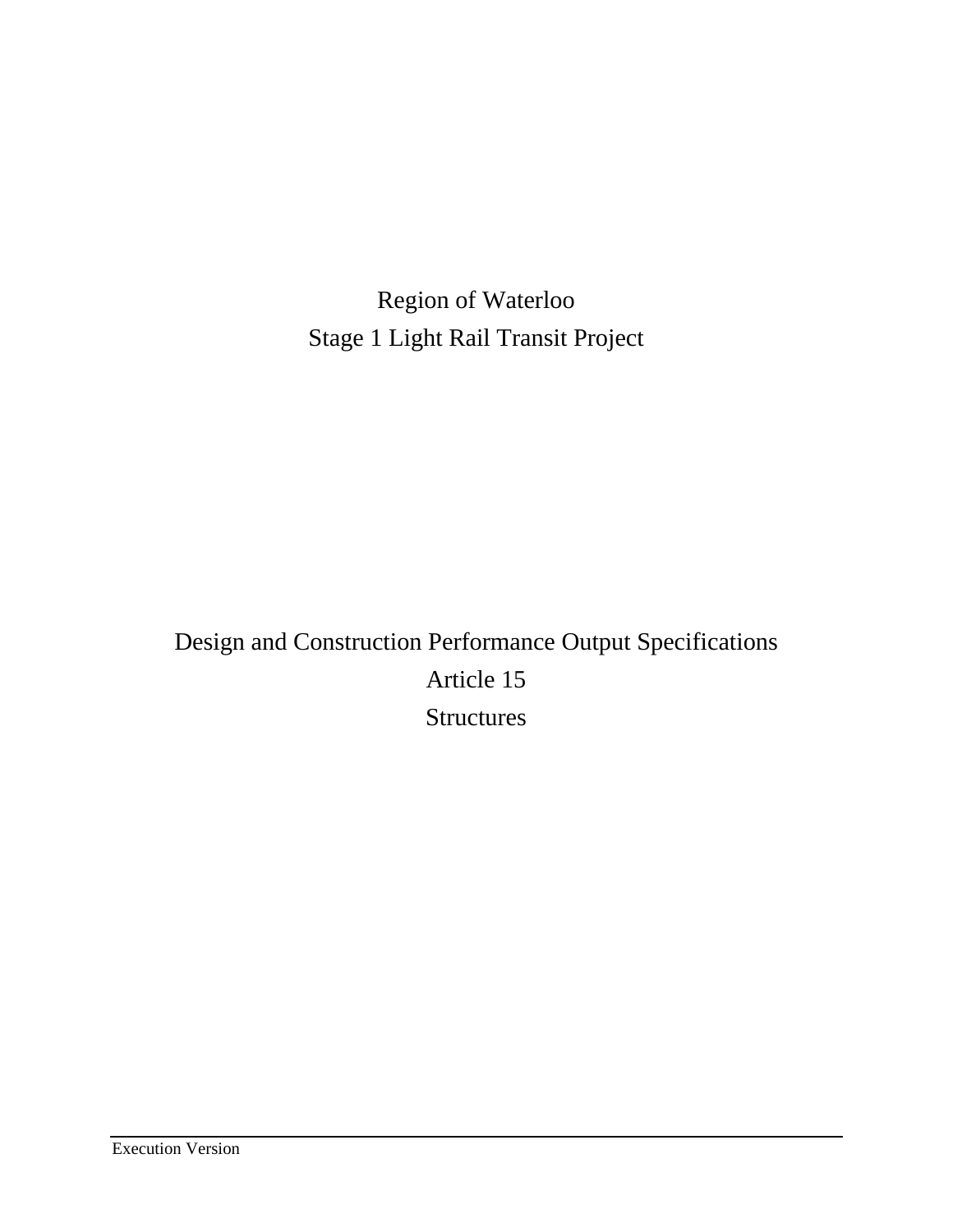# **Table of Contents**

| 15.2 |  |
|------|--|
| 15.3 |  |
|      |  |
|      |  |
|      |  |
| 15.7 |  |
| 15.8 |  |
| 15.9 |  |
|      |  |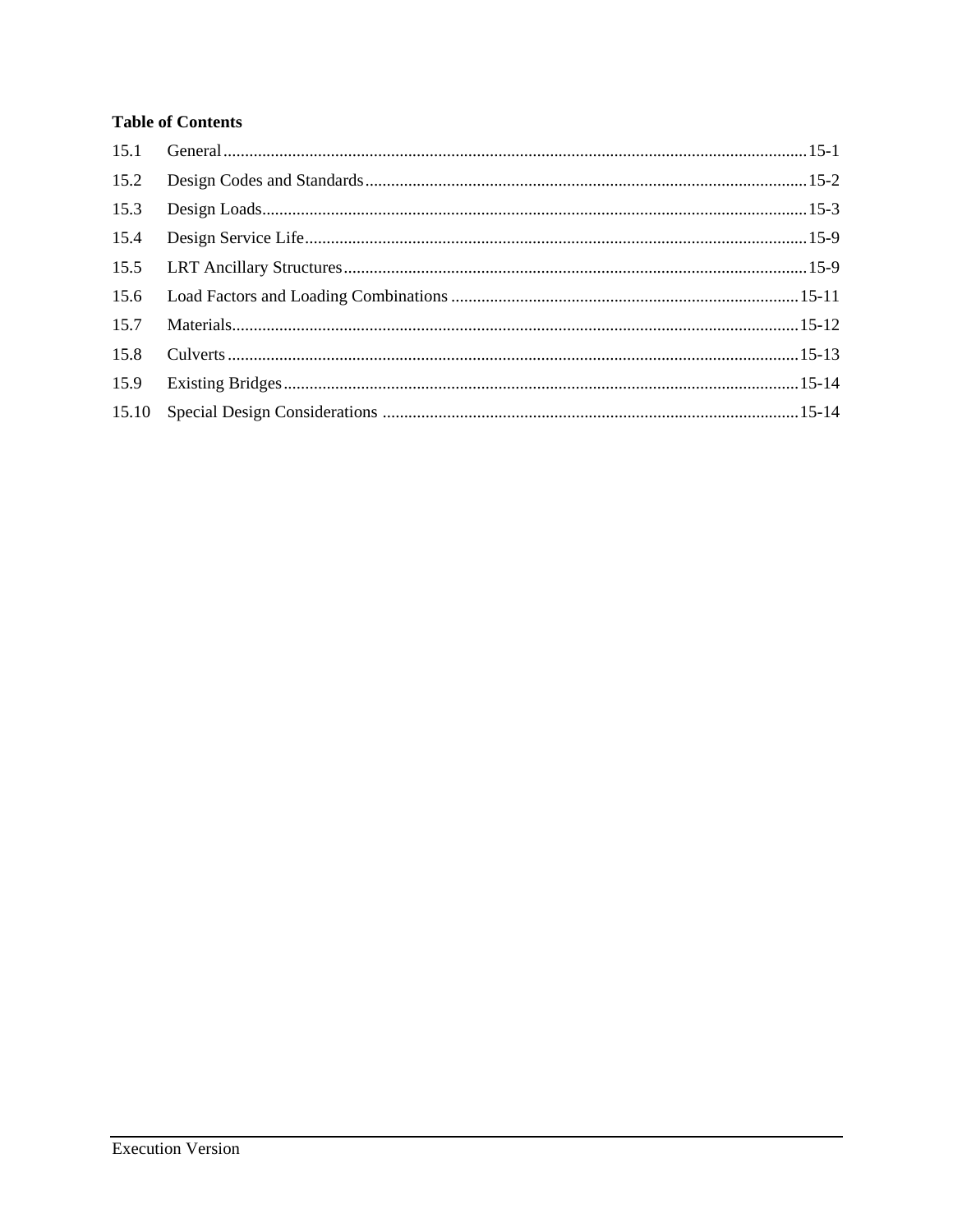## **ARTICLE 15 STRUCTURES**

#### **15.1 General**

- (a) This chapter establishes the basic structural engineering criteria to be used in the design of the new and existing structures for the Light Rail Transit (LRT) system. The criteria were based on the requirements for passenger comfort and safety, vehicle performance, stability and accepted engineering practice.
- (b) The design and construction of the following structures include, but are not limited to, the work described below:

| #              | <b>Structure Name</b>                                   | <b>Expected Scope of Work</b>                                                                                |
|----------------|---------------------------------------------------------|--------------------------------------------------------------------------------------------------------------|
| 1              | Northfield Bridge (existing)                            | Evaluation, modification, or strengthening as needed                                                         |
| $\overline{2}$ | <b>Weber Street Overhead CNR</b><br>(existing)          | Crash walls to be provided                                                                                   |
| 3              | Old Albert St. Culvert<br>Extension (existing)          | Evaluation, modification, widening, strengthening or<br>replacement as needed                                |
| $\overline{4}$ | Bridge over Laurel Creek                                | Removal and replacement of existing structure                                                                |
| 5              | <b>Culvert at Erb and Caroline</b><br>Street (existing) | Evaluation, modification, widening, strengthening or<br>replacement as needed                                |
| 6              | <b>Culvert at Caroline Street</b><br>(existing)         | Evaluation, modification, widening, strengthening or<br>replacement as needed                                |
| $\overline{7}$ | Culvert at King Street and<br>Willis Way (existing)     | Evaluation, modification, widening, strengthening or<br>replacement as needed                                |
| 8              | Grade Separation at King Street                         | New structure under CN                                                                                       |
| 9              | Borden Avenue Bridge<br>(existing)                      | Evaluation, modification, widening, strengthening or<br>replacement as needed                                |
| 10             | Ottawa Street (existing)                                | Evaluation, modifications, widening, strengthening or<br>replacement as needed                               |
| 11             | Bridge over Schneider creek<br>(new)                    | Removal of old railroad bridge and construction of 2 new<br>structures: LRT Structure and Railroad Structure |
| 12             | Montgomery creek structure<br>(existing)                | Evaluation, modifications, widening, strengthening or<br>replacement as needed                               |

The above mentioned structures and their scope of work are provided herein only as a guideline. It is the Project Co's responsibility to identify all new and existing structures needed to be constructed, replaced, widened, modified, strengthened or rehabilitated for the LRT project.

(c) Public Infrastructure Work (PIW)" is defined as work elements that Project Co has design, construction, testing and acceptance responsibilities but has no responsibility for ongoing maintenance after PIW is accepted for beneficial use by the Authority Having Jurisdiction. Project Co shall be responsible for the maintenance and up keep of all Public Infrastructure Work (PIW) performed by Project Co within the Project Agreement and on behalf of the Region, respective City, railroad, and public agency having jurisdiction and ownership rights of the plant

#### **Confidential – Economic Interests of The Region of Waterloo and Ontario Infrastructure and Lands Corporation**  Page 15-1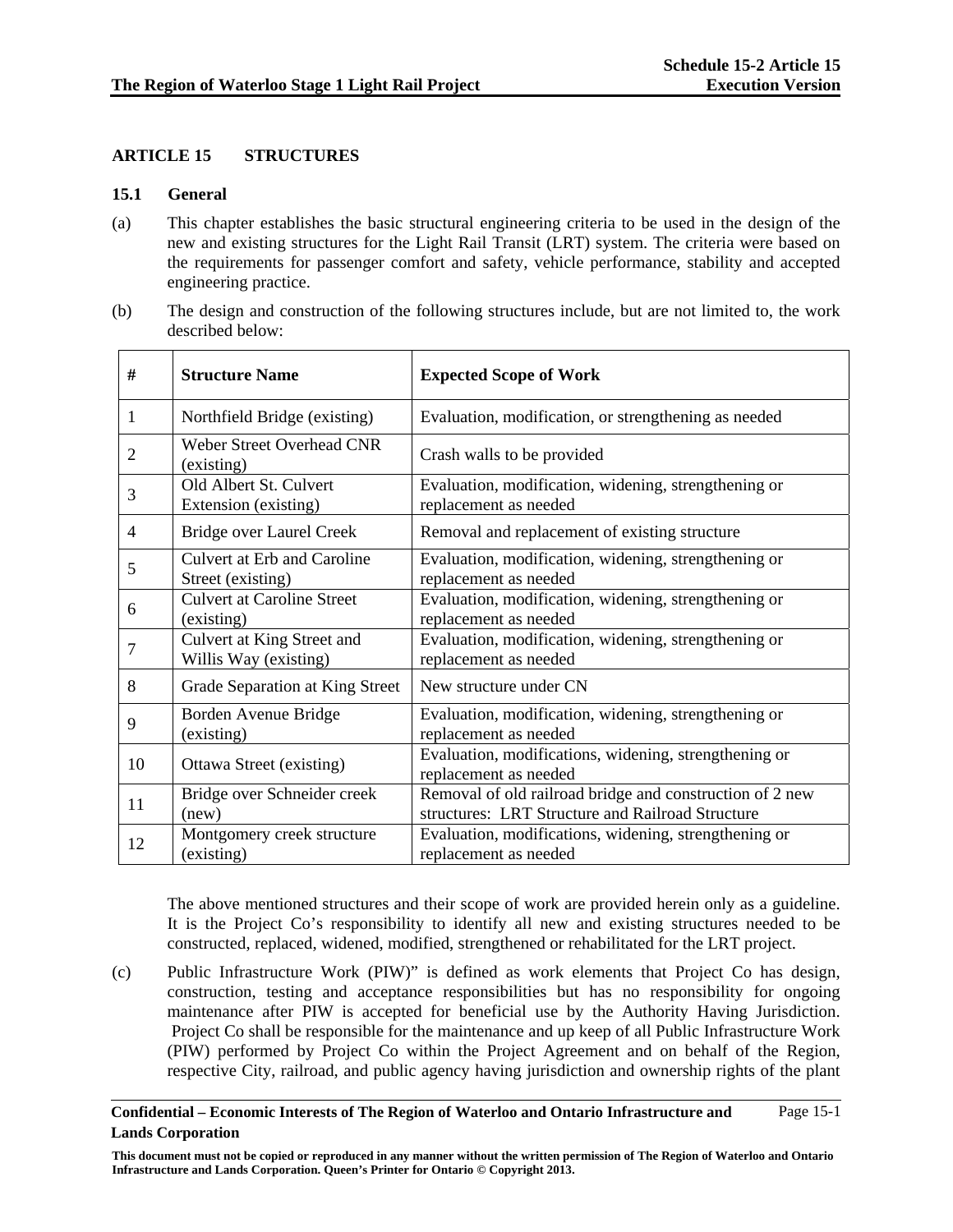until acceptance and beneficial use of the PIW on or before the commencement of Light Rail Transit revenue operation by Project Co; or until the Region, respective City, railroad, and agency having jurisdiction and ownership rights takes control of the plant in accordance with the Project Agreement "Possession and Use" requirements. This does not include Project Co's responsibility for control of all maintenance and up keep of the LRT guideway infrastructure.

## **15.2 Design Codes and Standards**

- (a) The Design and Construction of structures shall be in accordance with the criteria included in this Article and the following codes and standards. If there is any conflict between the criteria contained in this Article and any Reference Documents, the following shall apply in descending order of precedence for Design of Structures:
	- (i) The criteria included in this Article;
	- (ii) The applicable codes used for the structural design shall include but no be limited to the following:
		- A. Structures subjected to LRT loading: Canadian Highway Bridge Design Code CAN/CSA-S6-06reprinted March 2013.
		- B. Structures subjected to railway loading: CN Engineering Specifications for Industrial Tracks & AREMA – American Railway Engineering of Maintenanceof Way Association, Manual for Railway Engineering 2012.
		- C. Other structures: Ontario Building Code (OBC) 2006 & National Building Code (NBC) 2005.
	- (iii) Ontario Provincial Specifications for Roads and Public Works, OPS Municipal and Provincial Common;
	- (iv) Region of Waterloo Standard Specifications;
	- (v) Ministry of Transportation, Ontario, Bridge Design Manuals, latest edition:
		- A. Structural Manual, MTO;
		- B. Ontario Structure Inspection Manual, MTO;
		- C. Concrete Culvert Design and Detailing Manual, MTO;
		- D. Structural Rehabilitation Manual, MTO;
		- E. Structural Planning Guidelines 2005;
		- F. Structural Financial Analysis Manual, MTO;
		- G. Structural Steel Coating Manual, MTO;
		- H. Aesthetic Guidelines for Bridges, MTO;
		- I. Guidelines for prefabricated Bridges, MTO;
		- J. Drainage Management Manual, MTO;
		- K. Sign Support Manual, MTO.
		- L. All other applicable Bridge Standards and Manuals, MTO
	- (vi) CAN/CSA-A23.3-04 (R2010) Design of Concrete Structures;

#### **Confidential – Economic Interests of The Region of Waterloo and Ontario Infrastructure and Lands Corporation**  Page 15-2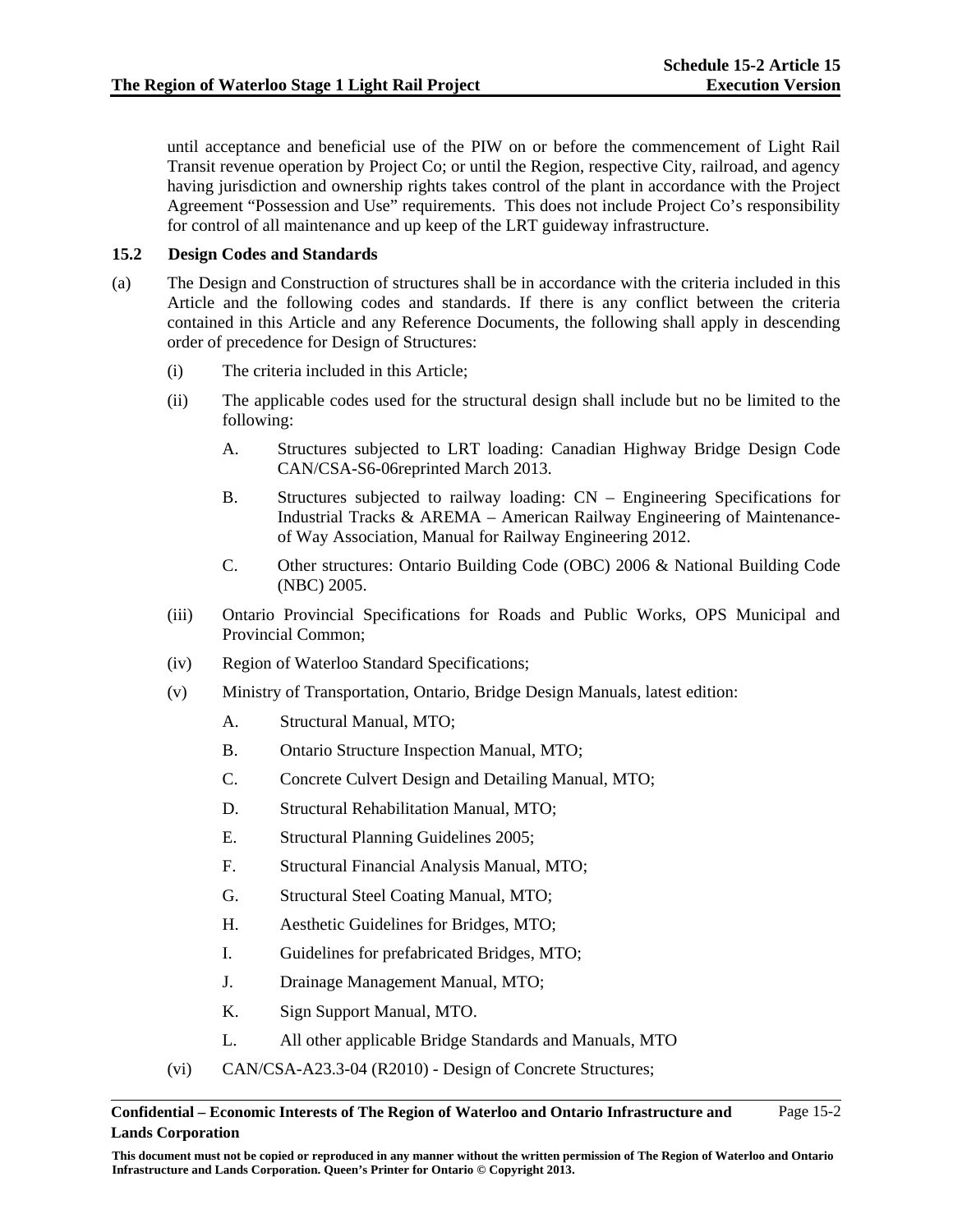- (vii) CAN/CSA-S16-09 Design of Steel Structures;
- (viii) TCRT Report 57 Track Design Handbook for Light Rail Transit, Transportation Research Board;
- (ix) ACI 358.1R-92: Analysis and Design of Reinforced Concrete Guideway Structures, American Concrete Institute;
- (b) Structures subjected to various types of loadings shall be designed in accordance with all relevant code requirements.

#### **15.3 Design Loads**

The loads and forces defined the following Subsection shall apply to all structures or parts of structures designed for LRT facilities.

- (a) Permanent Load
	- (i) Dead Load (D)
		- A. For structures above ground level, the dead load shall consist of the weight of the basic structure and the weight of secondary elements permanently supported by the structure.
		- B. All underground structures shall be designed for the actual cover depth or for any planned increase of the cover depth.
		- C. Dead load shall include miscellaneous loads of any system or facility that shall apply a permanent load on the structure. The dead load shall include the weight of utilities or other permanent loads that are planned for future installation.
		- D. The design unit weight of earth, both above and below the groundwater table, shall not be less than  $21 \text{ kN/m}^3$ . In calculations with regard to dead weight resisting flotation of the structure, the actual unit weight of backfill placed over the structure shall be used. In those cases where full hydrostatic pressure below the groundwater table is used as a design load, a submerged design unit weight shall be used for the earth below the groundwater table.
		- E. The following unit weights shall be used for various materials when encountered throughout the Project

| Concrete, plain or reinforced | 24.5 $kN/m^3$          |
|-------------------------------|------------------------|
| Steel, or cast steel          | 78.5 kN/ $m^3$         |
| Cast iron                     | 72.8 kN/ $m^3$         |
| Aluminum alloys               | $28$ kN/m <sup>3</sup> |
| Glass                         | $25.6 \text{ kN/m}^3$  |
| Timber                        | 9.6 kN/ $m3$           |
| Ballast, crushed stone        | 19.2 kN/ $m^3$         |
| <b>Bituminous Pavement</b>    | $24$ kN/m <sup>3</sup> |
| Stone masonry                 | $27.2 \text{ kN/m}^3$  |
| Stay in place forms           | 6.7 kN/ $m3$           |
| Track (rail and fastening)    | $3 \text{ kN/m}$       |

**Confidential – Economic Interests of The Region of Waterloo and Ontario Infrastructure and Lands Corporation** 

**This document must not be copied or reproduced in any manner without the written permission of The Region of Waterloo and Ontario Infrastructure and Lands Corporation. Queen's Printer for Ontario © Copyright 2013.**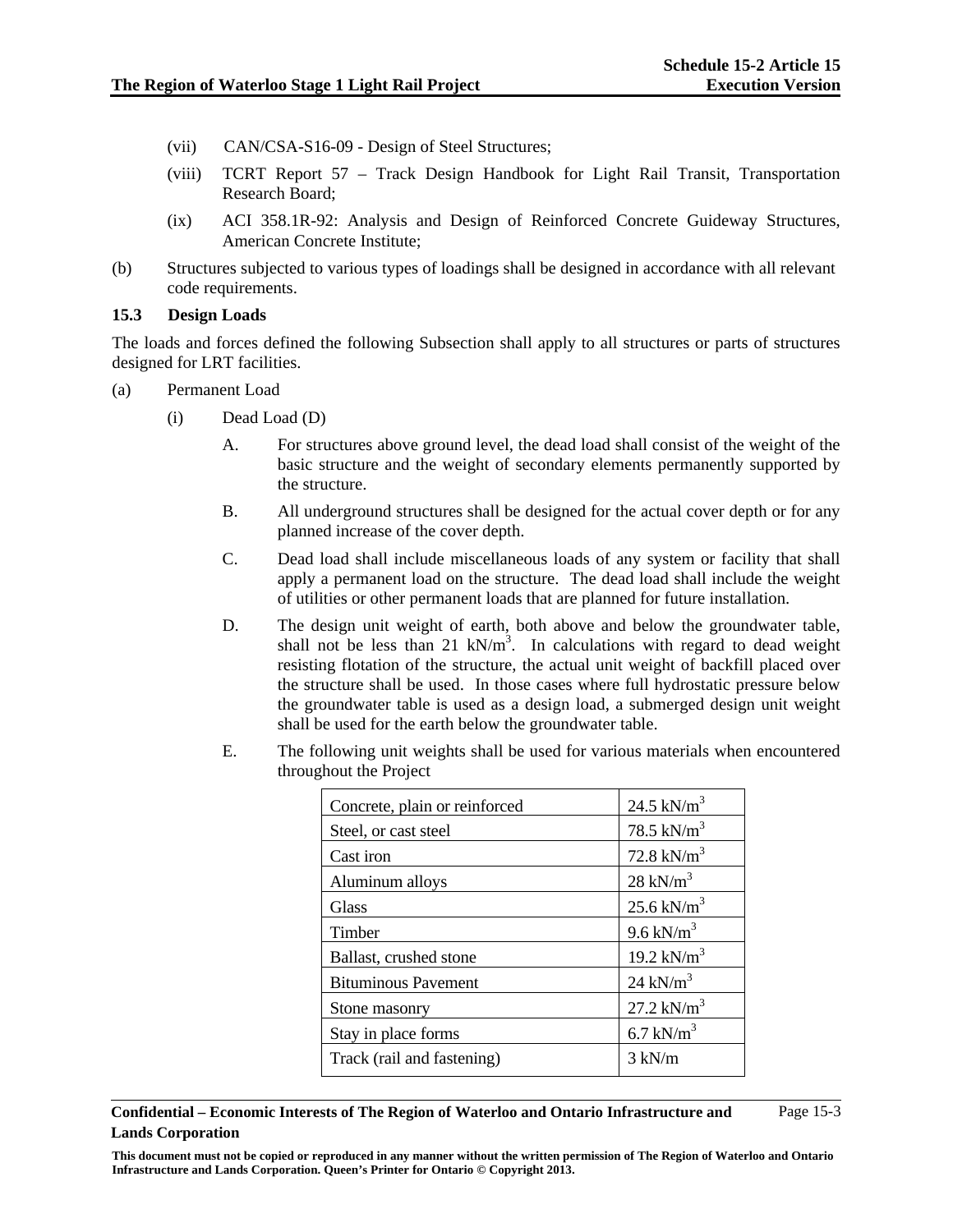- (ii) Earth Pressure (E)
	- A. Structures that retain earth shall be designed for lateral pressure due to earth abutting against the structure, loads due surcharges and hydrostatic force as per the relevant code. The calculation of the earth pressure shall consider the minimum and maximum earth pressure loads factors.
- (b) Transitory Loads
	- (i) Transitory loads shall include any live loads, such as transit vehicles and their load effects, weight of equipment and persons or other moving objects. Transitory loads shall include also environmental loads such as snow, ice, wind, thermal loads, thermal gradient effects and soil deformations.
	- (ii) Live Load (L)
		- A. Where appropriate at stations, buildings, and walkways, floor and roof live loads shall be in accordance with OBC.
		- B. Roadway Vehicle Load
			- 1. Roadway live loads on all LRT structures shall be based on the CL-W-ONT Loading (CL-W-ONT Truck or CL-625-ONT Lane Load), as specified in Section 3 of the current CAN/CSA-S6-06. Structures carrying roadway traffic or any combinations of roadway traffic and LRT shall be designed as per the loading requirements of LRT loadings and CL-W-Ont loadings. Reduction factor for multilane loading of CL-W-Ont shall be applied as per CAN/CSA-S6-06. Only roadway width dedicated for truck load should be considered in determining the number of design lanes.
		- C. Railway Train Load
			- 1. Railway live loads on all LRT structures shall be based on the Owner of the Railway Authority requirements. Structures carrying railway traffic or any combinations of railway traffic and LRT shall be designed as per the loading requirements of LRT loadings and Railway Authority Loading requirements.
		- D. LRT Vehicle Load
			- 1. The vehicle design loading used for the structures design is shown in Figure 15.3-1. The axle and car spacing shall be as indicted in the figure. Structures carrying more than one track shall include as many cars as can be accommodated on the span or spans under consideration. Reduction factor for multi-lane loading shall not be applied for LRT load.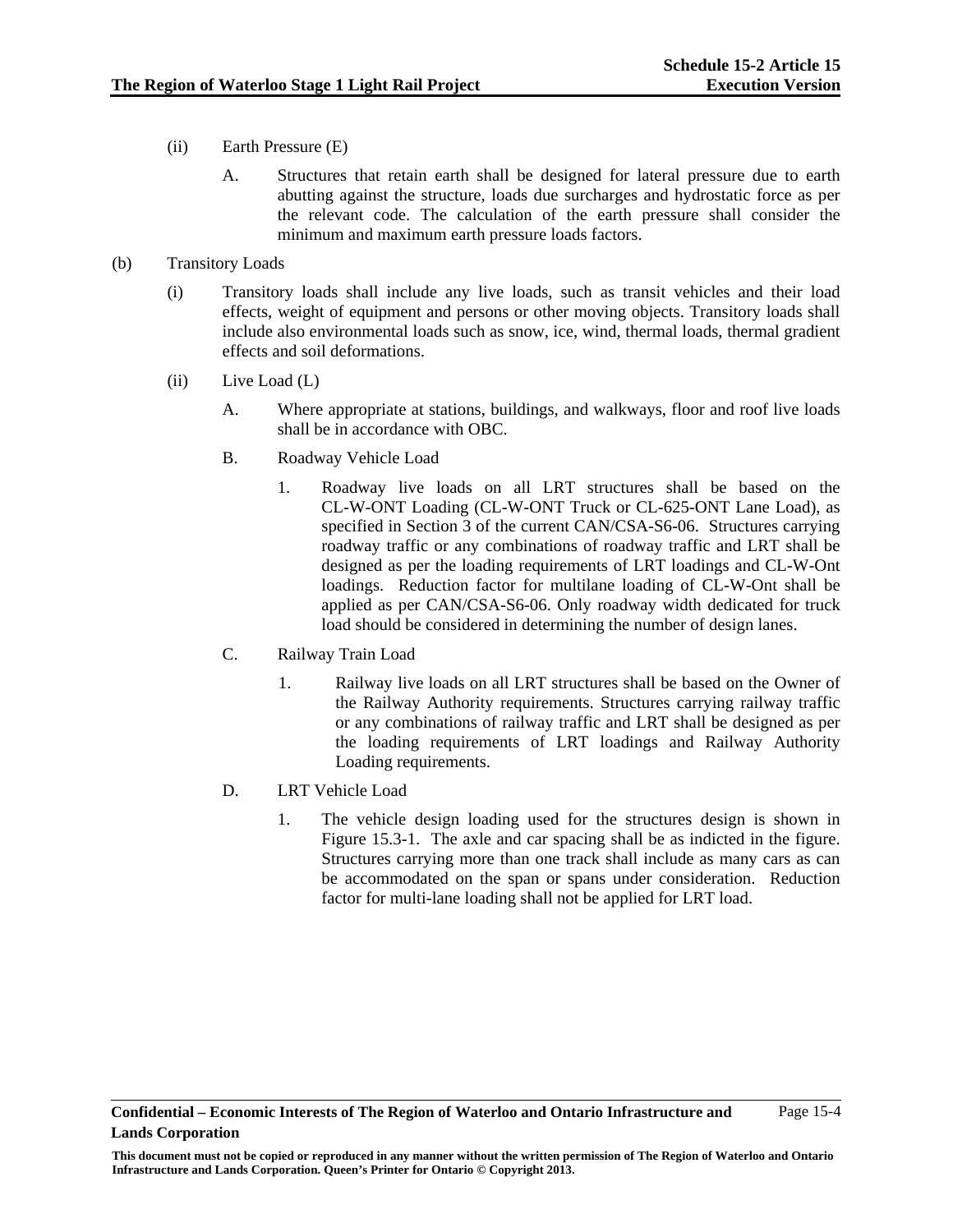

Note: This weight table does not correspond to the actual car weight estimate but reflects the maximum allowable weight.

Figure 15.3.1: Vehicle Design Loading

- E. A fatigue damage assessment shall be performed for all structural elements which are subjected to stress fluctuations. The fatigue damage shall be assessed over the required service life of the structure.
- (iii) Dynamic Load Allowance (DLA)
	- A. For LRT vehicle, minimum dynamic load allowance of 30% shall be used for all structural components of new and existing structures.
	- B. For all other vehicular loads, DLA shall be in accordance with the relevant codes.
	- C. The dynamic load allowance for loads on buried structures shall be multiplied by the factor (1-0.5 DE), but not less than  $0.1$ , where DE is the depth of earth cover between the riding surface and the highest point of a structure in meter.
- (iv) Centrifugal Force (CF)
	- A. On horizontal curves, a LRT vehicle experiences a horizontal radial force, referred to as centrifugal force (CF). The centrifugal force shall be applied horizontally at the centre of gravity of the crush loaded vehicle and at a right angle to the direction of travel. The location of center of gravity of the vehicle must be verified with the Region's vehicle supplier.. The force shall be applied simultaneously to all loaded tracks and has a magnitude of: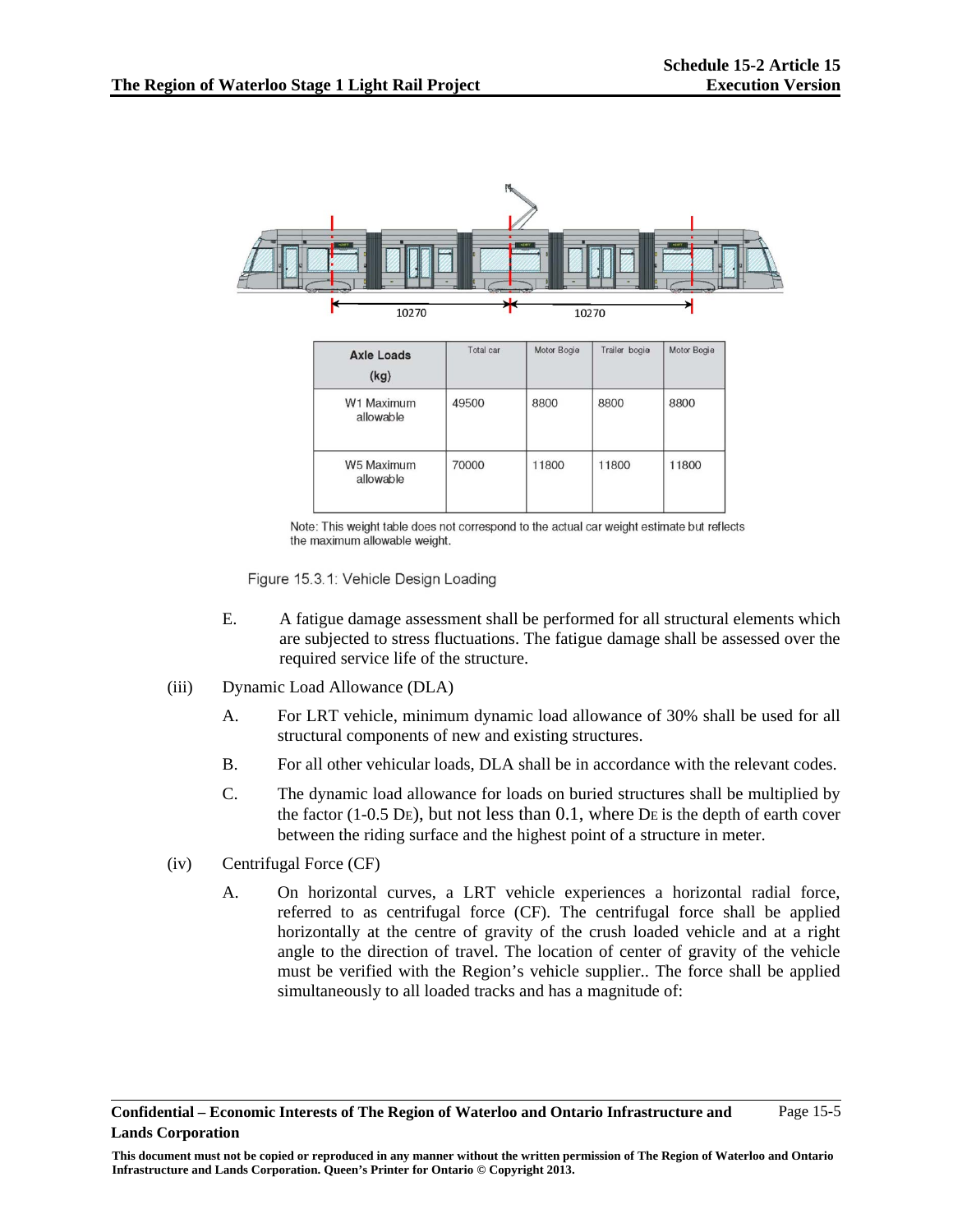$$
CF = \frac{L.V^2}{R.g}
$$

Where:

 $CF=$  the centrifugal force  $(kN)$ 

 $V =$  the maximum velocity of the vehicle (m/s)

 $R =$  the radius of the horizontal curve  $(m)$ 

g= the acceleration of gravity (9.81 m/s<sup>2</sup>)

L= the total vehicle load without considering the dynamic load allowance (kN)

The design speed shall be that shown on the Basic Project Agreement Drawings, Series CP4.

- B. For all other vehicular loads, the centrifugal force shall be in accordance with the relevant codes.
- (v) Rolling Force (RF)
	- A. LRT vehicles will rock or shift in the lateral direction due to wind forces, rail profile variances and equipments configurations. Due to the rolling force, a vertical load equal to 10 percent of the LRT loading shall be applied downwards on one rail and upwards on the other rail for all tracks and wheels considered in the design.
- (vi) Longitudinal Forces due to Braking and Traction (LF)
	- A. A force equal to 15 percent of the LRT crush loading per track (without DLA) shall be applied longitudinally at the centre of gravity of the crush loaded vehicles on all tracks.
	- B. For double-track structures, four longitudinal loading cases shall be considered:
		- 1. Single track loaded Longitudinal force acting, applicable forces on supporting structure.
		- 2. Both tracks loaded One train accelerating, one decelerating; maximum longitudinal forces acting, and applicable forces on supporting structure.
		- 3. Both tracks loaded Both trains accelerating or decelerating; longitudinal forces acting in opposite directions, applicable forces on supporting structure.
	- C. The distribution of the longitudinal forces to adjacent components of trackway structures shall be investigated and considered in the design. The longitudinal forces may be applied in either direction.

**Confidential – Economic Interests of The Region of Waterloo and Ontario Infrastructure and Lands Corporation**  Page 15-6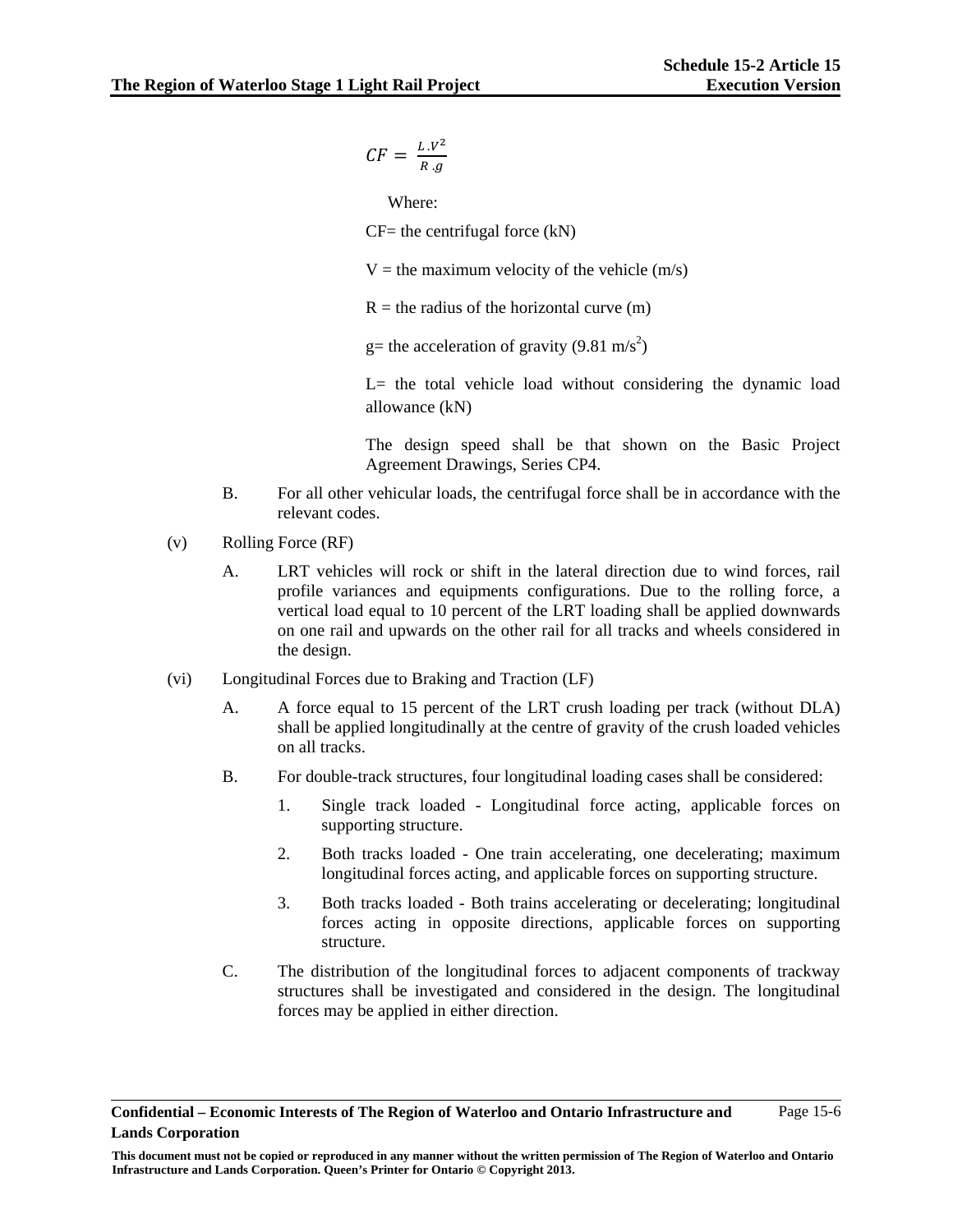- (vii) Hunting Force (HF)
	- A. The hunting force is caused by the lateral interaction of the vehicle and the trackway due to the oscillation of the vehicle back and forth between rails. For the structural design, hunting force shall be applied at the top of rail head at the lead axle of the train only. The force shall be applied to one track only of any tangent dual-track structure. On horizontal curves the more critical of hunting force or centrifugal force shall be applied. The magnitude of hunting force considered in the design shall be:
		- 1. In areas of continuously welded rails

Non-steerable bogie 0.08 L Steerable bogie 0.06 L In areas of discontinuities 0.125 L

Where L is the vehicle live load (excluding dynamic load allowance)

- (viii) Wind Load on Structure (w):
	- A. The forces and loads given herein are based on a wind velocity in accordance with the applicable design code. The wind pressure considered in the design of Transit structures shall be based on a return period of 50 years.
- (ix) Wind Load on Live Load (WL):
	- A. The horizontal wind load shall be applied on the entire or part of the exposed area of the live load to produce the critical response on the structure.
- (x) Temperature Load (T)
	- A. The structures shall be designed to withstand the anticipated temperature differential effects and thermal gradient effects as per the applicable design code.
- (c) Exceptional Loads
	- (i) Seismic Loads (EQ)
		- A. Transit Structures shall be designed for earthquake loads in accordance with the provisions of the applicable design code. The importance categories of Transit structures are considered to be "emergency-route bridges".
	- (ii) Vehicle Collision Loads
		- A. Piers or other trackway support elements, including any existing structures, such as columns, walls, and other supports, located less than 10 m from the edge of road pavement, shall be designed to withstand the collision force as per applicable a horizontal static force of 1400 kN, unless protected with suitable barriers. This force shall be applied on the support element at an angle of 10 degrees from the direction of the road traffic and at a height of 1.2 m above ground level. This condition occurs with the dead load of the structure, but need not be applied concurrently with other loadings.

**This document must not be copied or reproduced in any manner without the written permission of The Region of Waterloo and Ontario Infrastructure and Lands Corporation. Queen's Printer for Ontario © Copyright 2013.**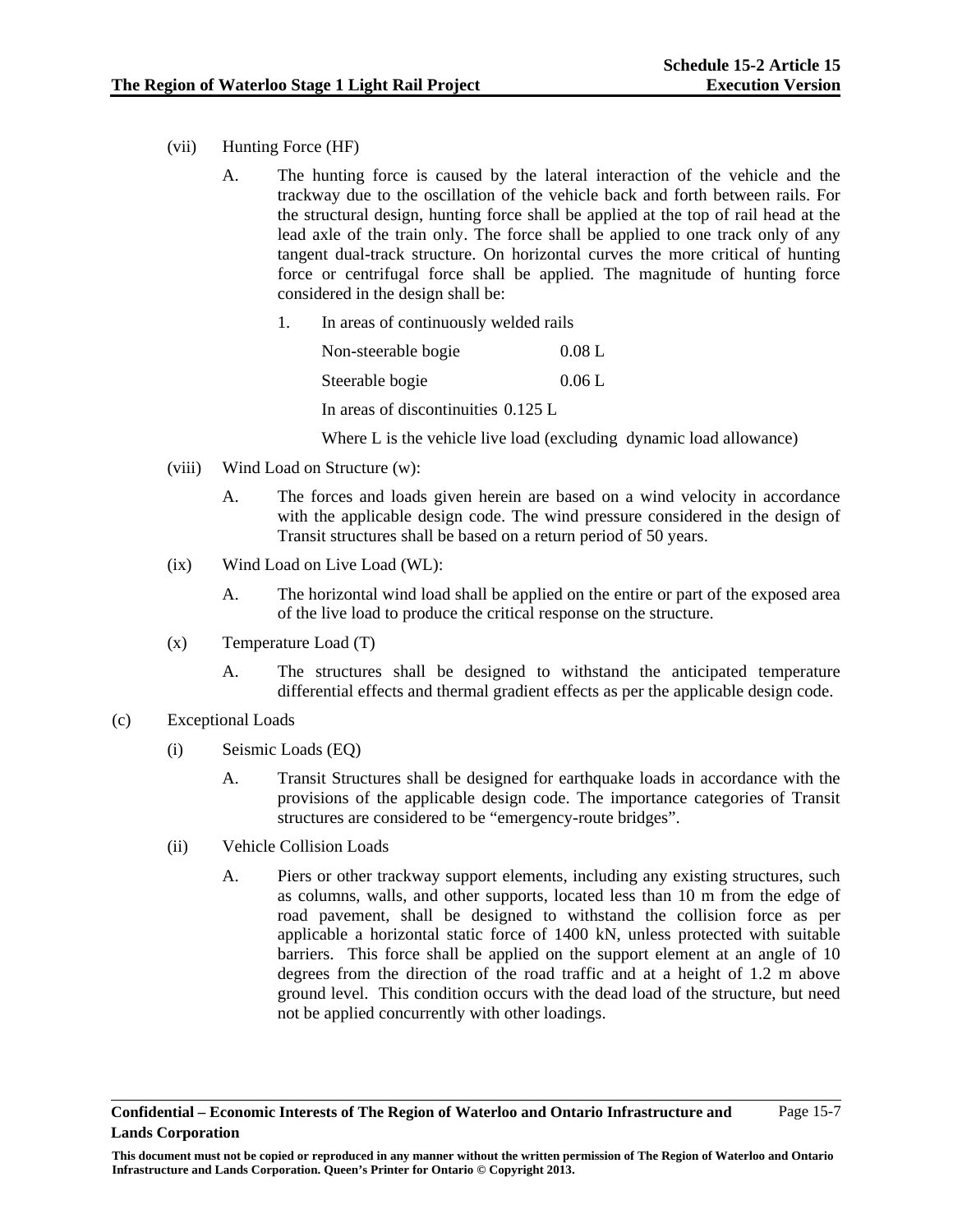- (iii) Derailment Loads
	- A. LRT structures shall be designed and constructed such that in the event of a derailment, the damage to structure shall be minimal. Significant damage for major part, overturning or collapse of the structure shall not be allowed.
	- B. The LRT bridge structures shall be designed for a derailment load caused by a misdirected LRT vehicle oriented with its longitudinal axis parallel to the track, but transversely positioned a minimum of 0.5 metres to a maximum of 0.9 metres from the centerline of the track.
	- C. The derailment load shall consist of standard vehicles with a modified impact factor. A derailment impact equal to 100 percent of the axle load shall be applied to any two adjacent axles at a time, with a normal impact factor applied to the remaining axles. The 100 percent impact axles shall be selected to produce the critical loading condition for the structure.
	- D. When checking any component of a superstructure or substructure that supports two or more tracks, only one train on one track shall be considered to have derailed, with the other track being unloaded and/or loaded with a stationary train.
	- E. Horizontal derailment load on adjacent structures, alongside or above the LRT tracks and located within a distance of 10 m to the centerline of a LRT track, shall be considered in the design unless the structural element is protected from the derailment force. The magnitude of the derailment load considered in the design shall be 1400 kN. The force shall be applied horizontally 1.20 m above the ground at the adjacent structure, and at 10° to the direction of travel.
	- F. Derailment forces shall be applied both vertically and horizontally to the structure and considered in the superstructure and substructure designs.
	- G. For existing bridge structures adjacent to the LRT tracks and located within a distance of 10 m to the centerline of a LRT track, suitable measures shall be provided to protect the structures against horizontal derailment force or reduce the potential of transit vehicle derailment.
- (iv) Emergency Braking
	- A. The LRT bridge structures shall be designed for a longitudinal emergency braking force of 30% of the crush vehicle load (without DLA). The load shall be applied at the center of gravity of the LRT vehicle.

# (d) Miscellaneous load

- (i) Other loads and forces shall be considered, including ice pressure loads, flooding loads, stream current loads, shrinkage and thermal forces, rail-structure and soil-structure interaction loads, as per the applicable design codes or standards. Other loads or forces on structures shall be as follows:
	- A. Structures subjected to LRT, highway loading, Structural Culverts, retaining walls: CAN/CSA-S6-06
	- B. Structures subjected to railway loading: CN requirements and AREMA

**Confidential – Economic Interests of The Region of Waterloo and Ontario Infrastructure and Lands Corporation**  Page 15-8

**This document must not be copied or reproduced in any manner without the written permission of The Region of Waterloo and Ontario Infrastructure and Lands Corporation. Queen's Printer for Ontario © Copyright 2013.**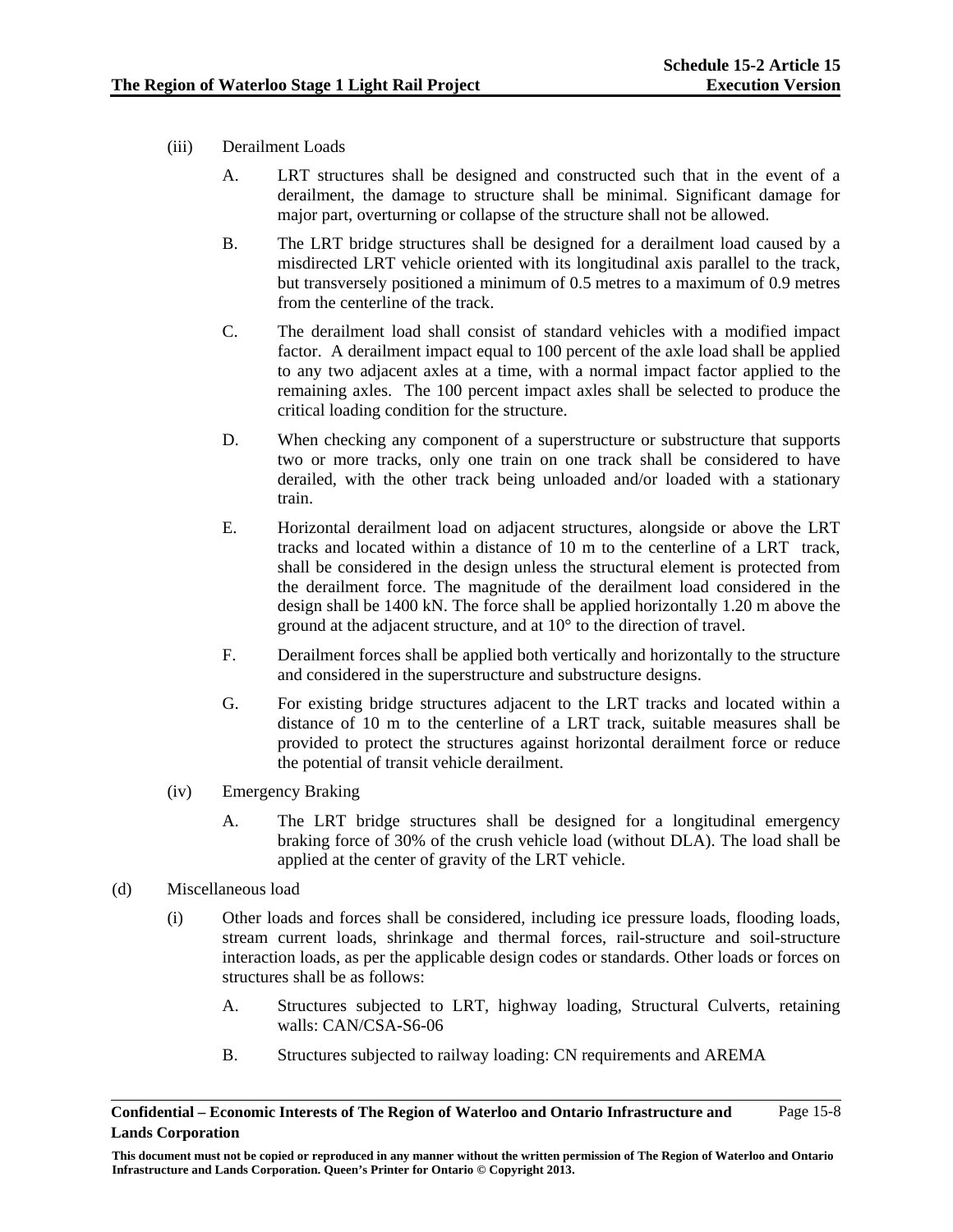- C. Other structures: Building Codes OBC and NBC
- (e) Loads during Construction
	- (i) Prior to commencement of the work, Project Co shall submit the proposed method and sequence of construction for review. The submittals shall also include plans and design calculations, signed and sealed by a Professional Engineer licensed in the Province of Ontario, for all temporary construction structures used for shoring, bracing, and support, and shall demonstrate the structural adequacy of partially completed structures to safely support the proposed loadings during construction in accordance with the design criteria.
	- (ii) Live loads during construction should include the weights of workers and all equipment used during the process of erection.

### **15.4 Design Service Life**

- (a) Abutment walls shall have a durability to ensure a minimum design life of 100 years
- (b) Retaining walls shall have a durability to ensure a minimum design life of 100 years
- (c) New structures and components shall be designed to have a durability that will ensure a minimum design service life of 75 years without significant repairs, rehabilitation or replacement.
- (d) Time dependant design calculations, including corrosion, fatigue, shrinkage and creep shall use a service life of 100 years.

### **15.5 LRT Ancillary Structures**

- (a) Overhead Catenary Power Supply Pole Structure
	- (i) The electric traction system for the light rail vehicles will be powered by an overhead catenary current collector system. Poles will be installed at a certain spacing to support the overhead power supply. The Overhead Catenary Power Supply, OCS, poles shall clear the dynamic envelope of the LRT without being too far from the centerline. The poles and their foundations shall be designed to sustain loads due to wind; wires wind span, tension force in the wires, differential strain in the wires, vertical loads and others. Project Co shall propose a detailed approach used to determine the following for the pole structures and support foundations:
		- A. The Limit State design wind pressure on all components;
		- B. The pole locations, expected span length and maximum span-ground clearance limitation;
		- C. The structural model and method used to design the pole foundations;
		- D. The performance and strength design criteria considered in the design of the polefoundation system.
	- (ii) The foundation analysis and design shall include soil-structure interaction to ensure the desired performance of the poles under applied loads and soil deformations.
- (b) Track Slab Structure
	- (i) Non-ballasted track concepts are commonly used for light train transit system. In stage 1 of this project, slab track structures will be used in several locations along the transit corridor and where the light rail shares the slab track pavement with automobiles. The

**This document must not be copied or reproduced in any manner without the written permission of The Region of Waterloo and Ontario Infrastructure and Lands Corporation. Queen's Printer for Ontario © Copyright 2013.**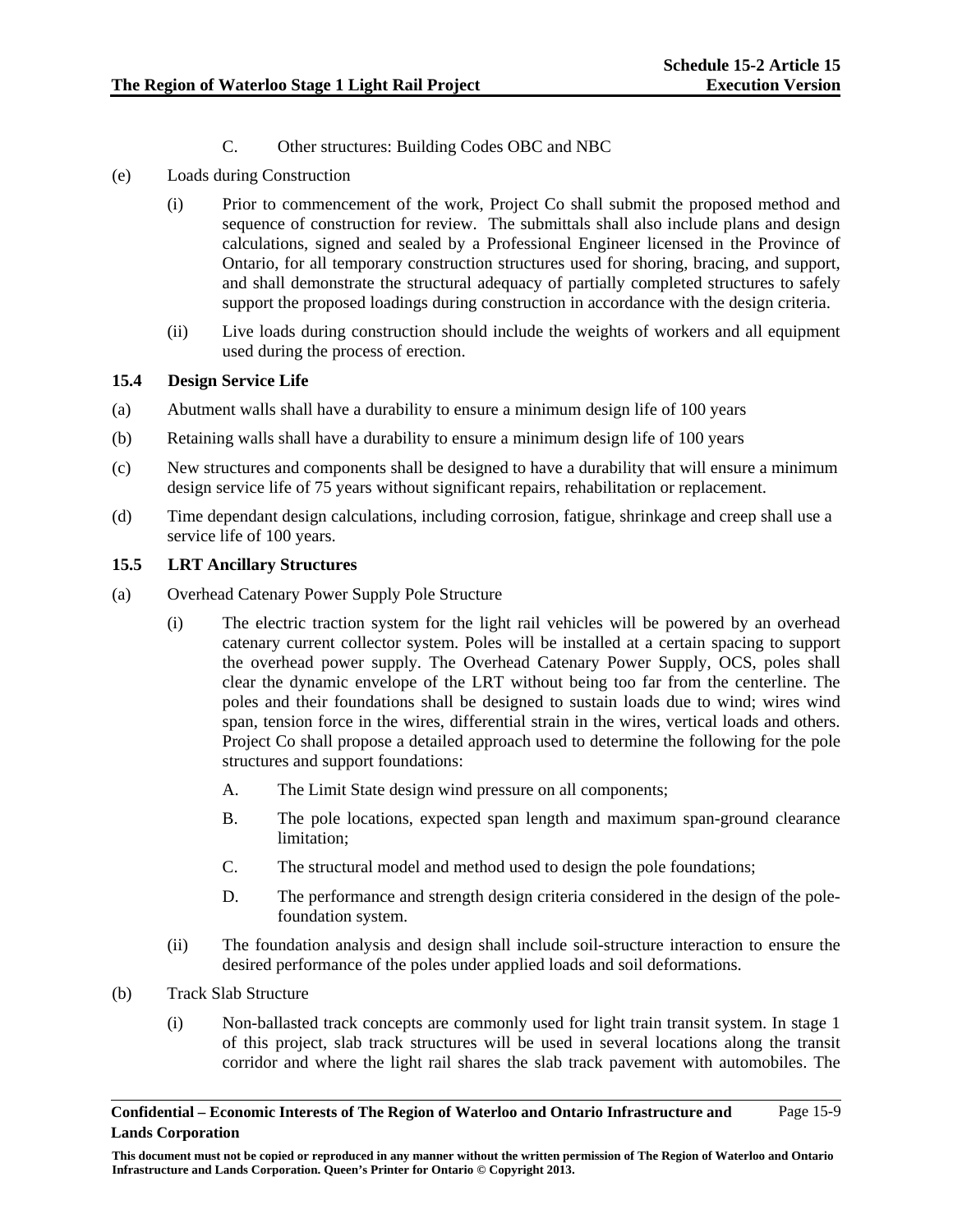contactor shall recommend the type of slab track structures used for this project. Project Co shall also describe in details the method used for the analysis and design of slab track structures to achieve the required strength and durability of the structures.

- (ii) All structure deformations including settlement and soil heaving shall be considered in the design of the slab track and their effects on the trackwork to ensure the ride quality for the LRT system. The integral structural system shall be fully analyzed under the actual dynamic train loads and deformation applied by the supporting structure. Project Co shall take all necessary steps to eliminate or minimize the soil heave effect on the slab track.
- (c) Crash wall
	- (i) Structural elements adjacent to any railway track and with a clear distance of 7600 mm or less from the centerline of the railroad track shall have a cross-sectional area equal or greater than crash wall or protected by a reinforced concrete crash wall. The crash wall shall be in accordance with AREMA 2012
	- (ii) For structures adjacent to light rail transit and within a horizontal distance of 7600 mm from the centerline of the railroad track, crash wall with the same configuration shall be used. Otherwise, the structure shall be designed considering the derailment force defined in previous section.
	- (iii) The minimum crash wall height is required to be either 1800 mm or 3600 mm above the top of rail, depending upon the centerline distance between the nearest track and each pier as per AREMA 2012.
- (d) Retaining walls
	- (i) In addition to all other applicable codes and regulations, the following apply to new and existing retaining walls:
		- A. The design earth pressure and the structural design shall be performed by CHBDC, and as augmented by geotechnical requirements the Articles outlined herein and the Project Agreement.
		- B. Reinforced soil slopes steeper than 45 degrees shall be considered as retaining walls. The following are the retaining wall system and abutment walls types that are not acceptable:
			- 1. Steel sheet pile walls that are visible;
			- 2. Walls with wire facings that are within splash zone or subjected to surface run off containing any de-icing materials;
		- C. The entire footprint of the retaining walls shall be within the project ROW.
		- D. The tops of the walls shall be finished in straight-line segments;
		- E. Walls required to retain bridge embankments adjacent to bridge foundations shall be designed as abutment walls;
		- F. New retaining walls shall be provided with adequate drainage. Existing walls shall be retrofitted to ensure that they have proper drainage.
		- G. If the existing walls configurations or loading conditions are changed, then the walls shall be designed to meet the design criteria for new walls.

**Confidential – Economic Interests of The Region of Waterloo and Ontario Infrastructure and Lands Corporation**  Page 15-10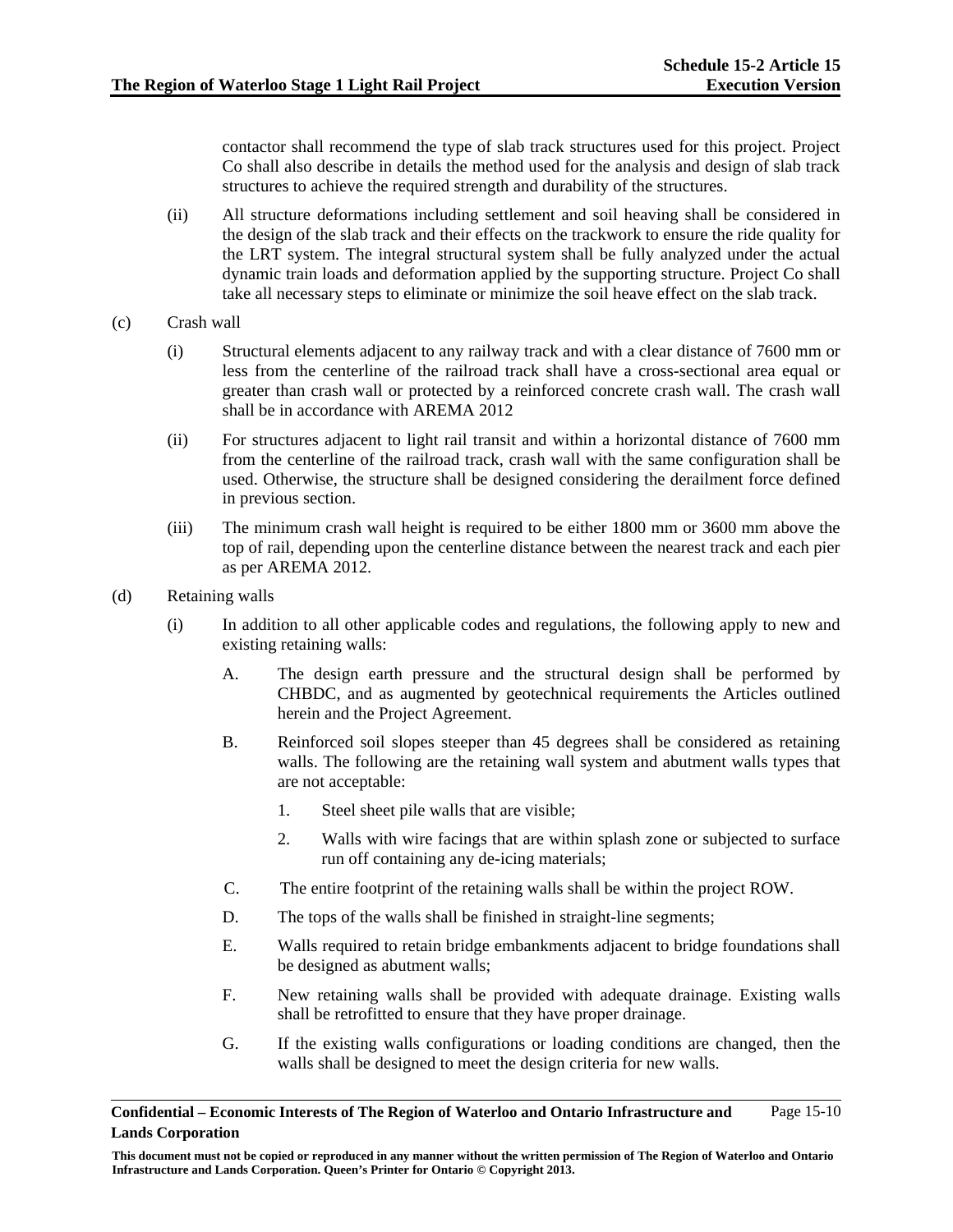H. The aesthetics of retaining walls shall be in accordance with the general guidelines in the Municipal Urban Design Guidelines for Kitchener, Cambridge and Waterloo and in accordance with DGSSMS

# (e) Noise walls

- (i) Noise control and reduction measures shall be taken where the noise level exceeds the acceptable level required by the relevant codes due to the installation of the LRT. Noise reduction measurements, such as earth berms, is preferred where sufficient land is available to construct the berms. Noise wall shall not be used except where absolutely warranted.
- (ii) Ensure noise wall design provides through access to adjacent neighbourhoods and appropriate land uses.
- (iii) Noise walls shall be designed as per the following requirements:
	- A. Building Code, MOE provincial methods and Region Policy;
	- B. Noise reduction coefficient better than 0.8;
	- C. Constructed using a system on the MTO's Designated Sources for Material (DSM) with sufficient density to provide a minimum transmission loss of 25dB at a frequency of 500 Hz; and
	- D. AASHTO LRFD Bridge Design Specifications,  $6<sup>th</sup>$  edition.
- (f) Sign, Traffic signals, Lighting Structures
	- (i) Project Co shall design, fabricate and install all structures required for signs, traffic signals, lighting in accordance with CAN/CSA-S6-06, MTO Sign Support Manual and the Electrical and Signing Materials Standards. Levelling nuts below the base plates are not permitted.
	- (ii) Existing sign structures may be re-used provided that they are inspected, regalvanized or painted prior to re-use, approved and certified by a Professional Engineer as meeting the project requirements. All components to be re-used shall be power washed clean prior to re-use.
- (g) Platforms
	- (i) The structural design shall meet all applicable Region of Waterloo Standards and specification identified in this Article.
	- (ii) For buildings and stations, the design shall meet all Occupational Safety and Health Act (OSHA) standards.

### **15.6 Load Factors and Loading Combinations**

- (a) The effects of seismic loads shall be combined with the live load. When the seismic loads are considered concurrently, a live load factor of 0.5 shall be taken.
- (b) For bridges, structural culverts, retaining walls, slab tracks, and OCS poles, the load factors and load combinations required in the CAN/CSA-S06-06 shall be applied.
- (c) For structures that carrying truck and transit vehicles, load factors of 1.5 and 1.4 for transit vehicle shall be used for Ultimate Limit States ULS1 and ULS2, respectively,

#### **Confidential – Economic Interests of The Region of Waterloo and Ontario Infrastructure and Lands Corporation**  Page 15-11

**This document must not be copied or reproduced in any manner without the written permission of The Region of Waterloo and Ontario Infrastructure and Lands Corporation. Queen's Printer for Ontario © Copyright 2013.**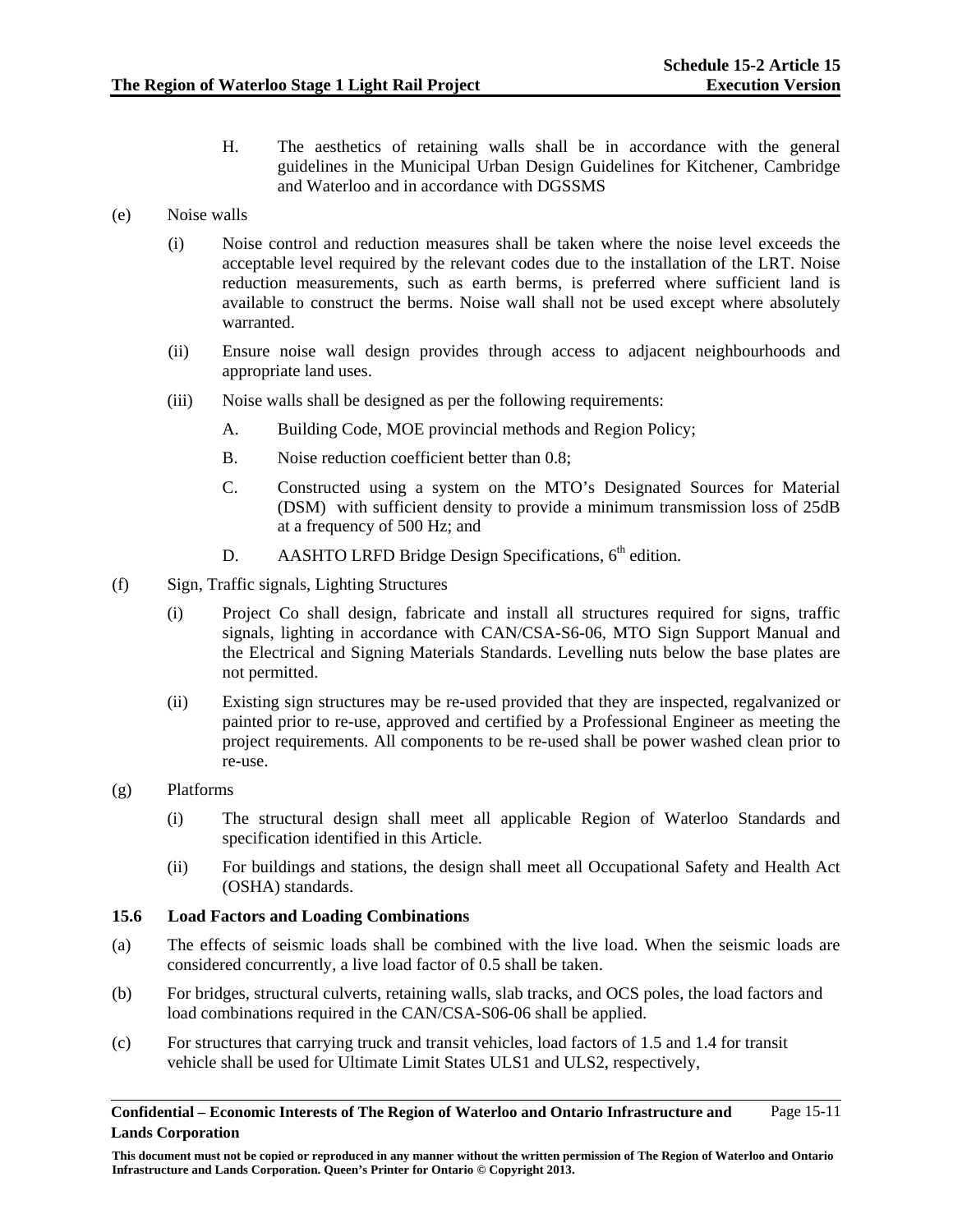- (d) For platforms, the building codes shall be adopted for the load factors and load combinations.
- (e) The design, evaluation, and/or strengthen of any new or existing structures located shall be in compliance with all other requirements of any party involved, such as the railway authority.

#### **15.7 Materials**

- (a) Concrete
	- (i) The design of concrete structures shall be in accordance with CAN/CSA-S6-06 for bridges, structural culverts and retaining walls and in accordance with CAN/CSA-A23.3- 04 for buildings. Design loads, load factors, resistance factors and loading combinations shall be as specified in this Article.
	- (ii) Materials specifications and method of testing shall conform to the following CSA and ASTM standards:
		- 1. CAN/CSA A3000-08 Cementitious materials compendium
		- 2. CAN/CSA-A23.1-09/A23.2-09 Concrete materials and methods of concrete construction/Test methods and standard practices for concrete
		- 3. ASTM C260/C260M-10a Standard Specification for Air-Entraining Admixtures for Concrete
		- 4. ASTM C494/C494M-12 Standard Specification for Chemical Admixtures for Concrete
		- 5. ASTM C1017/C1017M-07 Standard Specification for Chemical Admixtures for Use in Producing Flowing Concrete
- (b) Reinforcing Steel
	- (i) Non-prestressed reinforcing steel shall conform to the following CSA and ASTM standards:
		- 1. G30.18-09 Carbon steel bars for concrete reinforcement
		- 2. ASTM A82/A82M -07 Standard Specification for Steel Wire, Plain, for Concrete Reinforcement
		- 3. ASTM A185/A185M-07 Standard Specification for Steel Welded Wire Reinforcement, Plain, for Concrete
		- 4. ASTM A276-10 Standard Specification for Stainless Steel Bars and Shapes
		- 5. ASTM A497/A497M-07 Standard Specification for Steel Welded Wire Reinforcement, Deformed, for Concrete
		- 6. ASTM A955/A 955M- 12e1 Standard Specification for Deformed and Plain Stainless-Steel Bars for Concrete Reinforcement
	- (ii) All reinforcing steel to be used in this project shall be deformed bars and Grade 400W. Coated reinforcing steel bars are not allowed to be used on this project. Stainless steel reinforcement type 316LN and Type 2205 Duplex or Glass Fibre Reinforced Polymer bars are only permitted to be used in this project as premium reinforcing where required.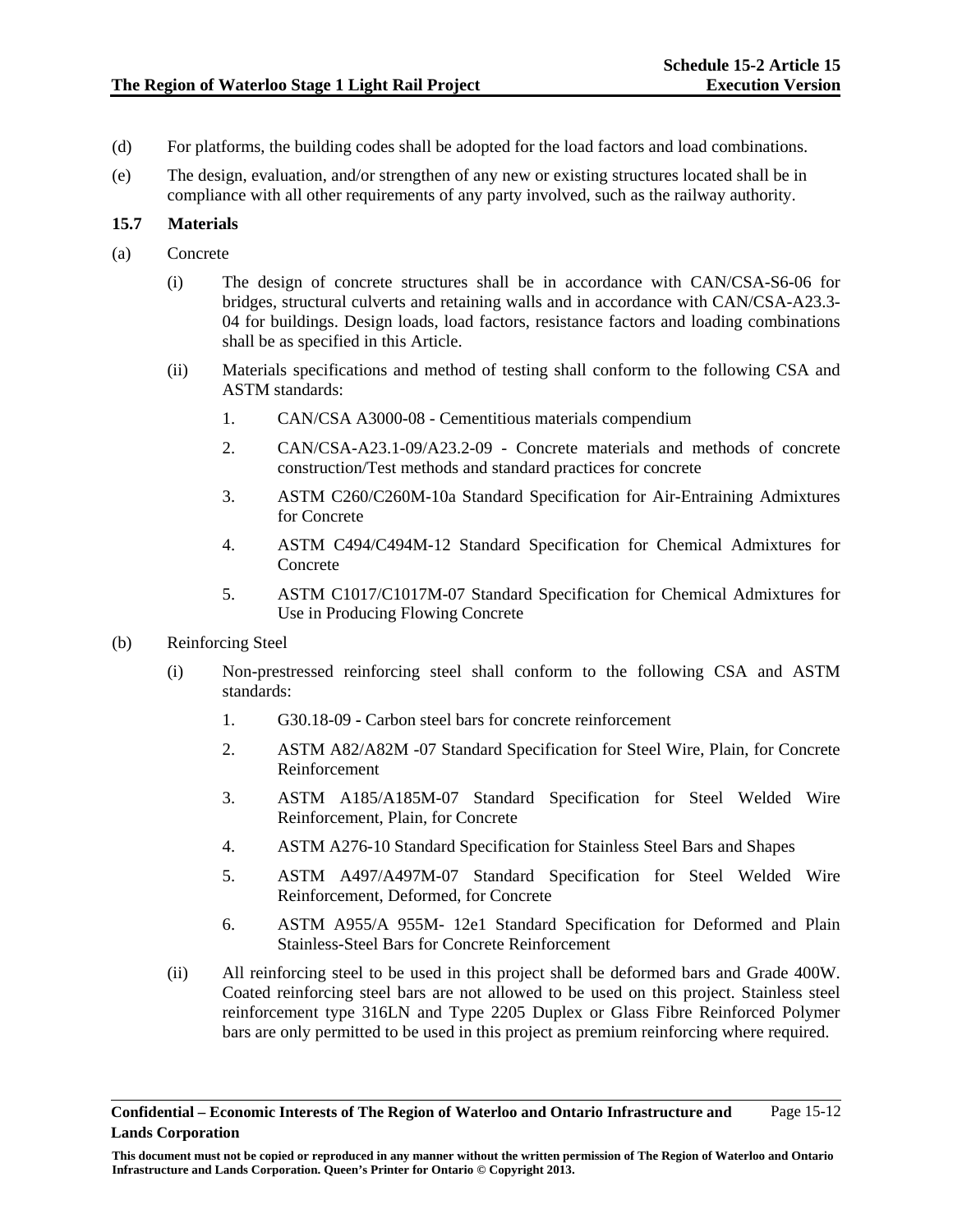- (iii) For bridges and culverts, black steel bars shall be used only as specified in the Structural Manual, MTO. Premium reinforcing materials shall be used in locations vulnerable to salt-induced corrosion as per MTO Structural Manual, unless otherwise specified .
- (c) Prestressing Strands
	- (i) Prestressing strands shall be uncoated, seven-wire, 1860 MPa ultimate grade material, stress-relieved strand for prestressed concrete conforming to CAN/CSA-S6-06. The strands may be nominal 13 mm or 15 mm diameter. Unbounded post tension tendons shall not be used.
- (d) Structural Steel
	- (i) Structures or structural components made of structural steel shall be in accordance with provision of CAN/CSA-S16.1-01, Limit States Design of Steel Structures and CAN/CSA-S6-06, insofar as they are applicable. Sacrificial thickness for each surface exposed to water, soil or below the water shall be computed as follows:
		- A. Carbon Steel Loss 12 micrometers/year

- (ii) The structural steel shall conform to the followings standards:
	- A. G40.20-04/G40.21-04 (R2009) General Requirements for Rolled or Welded Structural Quality Steel/ Structural Quality Steel
- (e) Fibre Reinforced Polymer (FRP) bars
	- (iii) The FRP bars shall conform to CSA S807-10 Specification for fibre-reinforced polymers and S806-12 - Design and construction of building structures with fibre-reinforced polymers. If FRP bars are to be used in any structural components, they shall conform to the following specifications:
		- A. Glass Fibre Reinforced Polymer (GFRP) reinforcing bars shall be Grade 1 or 3.
		- B. Bends are not permitted for GFRP bars Grade 3
		- C. Reinforcing bars shall be obtained from approved supplier
		- D. All GFRP components shall be obtained from the same supplier for the same structure.
		- E. S6S1-10 Supplement #1 to CAN/CSA-S6-06, Canadian Highway Bridge Design Code.

### **15.8 Culverts**

- (a) Culverts shall be designed as per CAN/CSA-S6-06, MTO Culvert Design Manual and the following design criteria shall be adopted:
	- (i) Culverts are to be designed for the 100-year flood with a minimum of 1.0 m freeboard;
	- (ii) Protection for the embankment shall be ensured using a proper slope protection method;
	- (iii) Culverts shall be provided with headwalls and wingwalls with appropriate angles where necessary.
- (b) Existing culverts shall be inspected and certified by a qualified Professional Engineer that the structure comply with the specified design criteria and the remaining operational life of the

**Confidential – Economic Interests of The Region of Waterloo and Ontario Infrastructure and Lands Corporation**  Page 15-13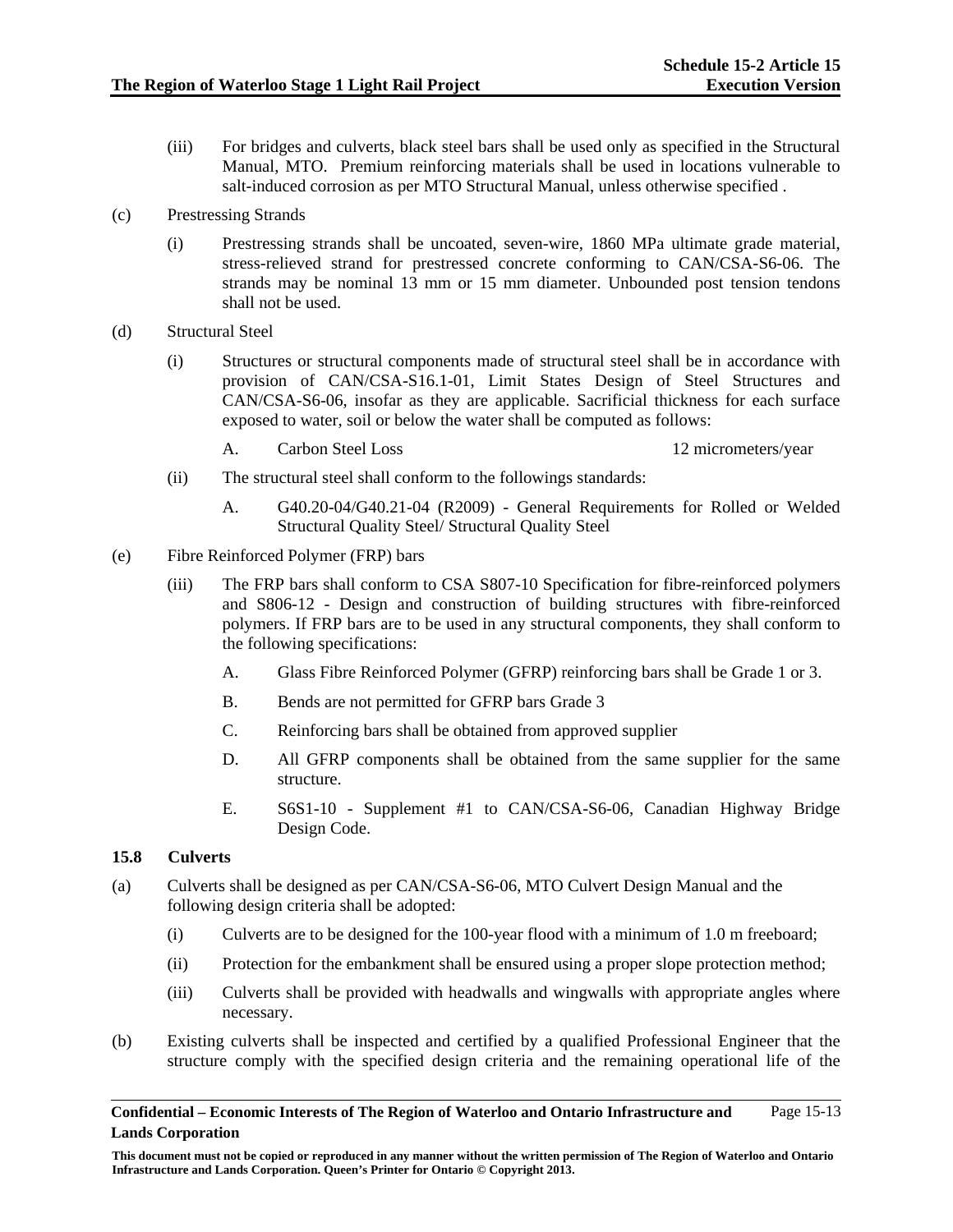structure of at least 30 years. The existing culverts may be upgraded, lengthened, rehabilitated or replaced if required.

- (c) The following requirements shall be applied for existing structural culverts:
	- (i) All existing culverts shall be evaluated using CAN/CSA-S6-06 for all applicable loads and loading conditions.
	- (ii) If existing culverts are widened or lengthened, then they shall be upgraded to meet the requirements of this Article for new structures.

# **15.9 Existing Bridges**

- (a) The following requirements shall be applied for existing bridges with the LRT corridor:
	- (i) If the superstructure of an existing bridge or the entire bridge is replaced, the existing clearance shall be in accordance with the current relevant codes. The existing clearance of any other existing bridge shall be at least maintained or improved.
	- (ii) Existing bridges subjected to the LRT loads, shall be evaluated using CAN/CSA-S6-06 for all applicable loads and loading conditions.
	- (iii) If existing bridges are widened or lengthened, then they shall be upgraded to meet the requirements of this Article for new bridges.
	- (iv) If the existing bridges are not widened or lengthened then any new components required to modify existing bridges shall be designed to meet the requirements for this Article for new bridges.
	- (v) If any structural component becomes substandard with respect to the relevant design code or standard requirements due to changes in the structure configurations or function, the structural component(s) shall be modified to comply with the requirements of the relevant design code or standard.

### **15.10 Special Design Considerations**

- (a) Vibration Limitations To limit potential dynamic interaction between bridge structure girders and rapid transit vehicles, the bridge structure shall be designed so that the unloaded natural frequency of the first flexural mode of vibration of the bridge span is not less than 2.5 cycles per second.
- (b) Deflection Limitations To ensure rider comfort, the deflection of longitudinal girders under live load should not exceed 1/1000 of the span length.
- (c) Fatigue Consideration shall be given to the effect of the change in stress levels caused by passage of the LRT trains over structures. Fatigue stress limits for concrete reinforcement and allowable fatigue stress range for structural steel shall be in accordance with the requirements of CAN/CSA-S6-06.
- (d) Uplift In general uplift forces are not permitted at any support due to any loading or combination of loadings. Under certain circumstance and with prior permission only, provisions shall be made for adequate attachment of the superstructure to the substructure, should any loading or combination of loading produce uplift at any support.
- (e) Friction Frictional effects shall be considered in the structural design.

#### **Confidential – Economic Interests of The Region of Waterloo and Ontario Infrastructure and Lands Corporation**  Page 15-14